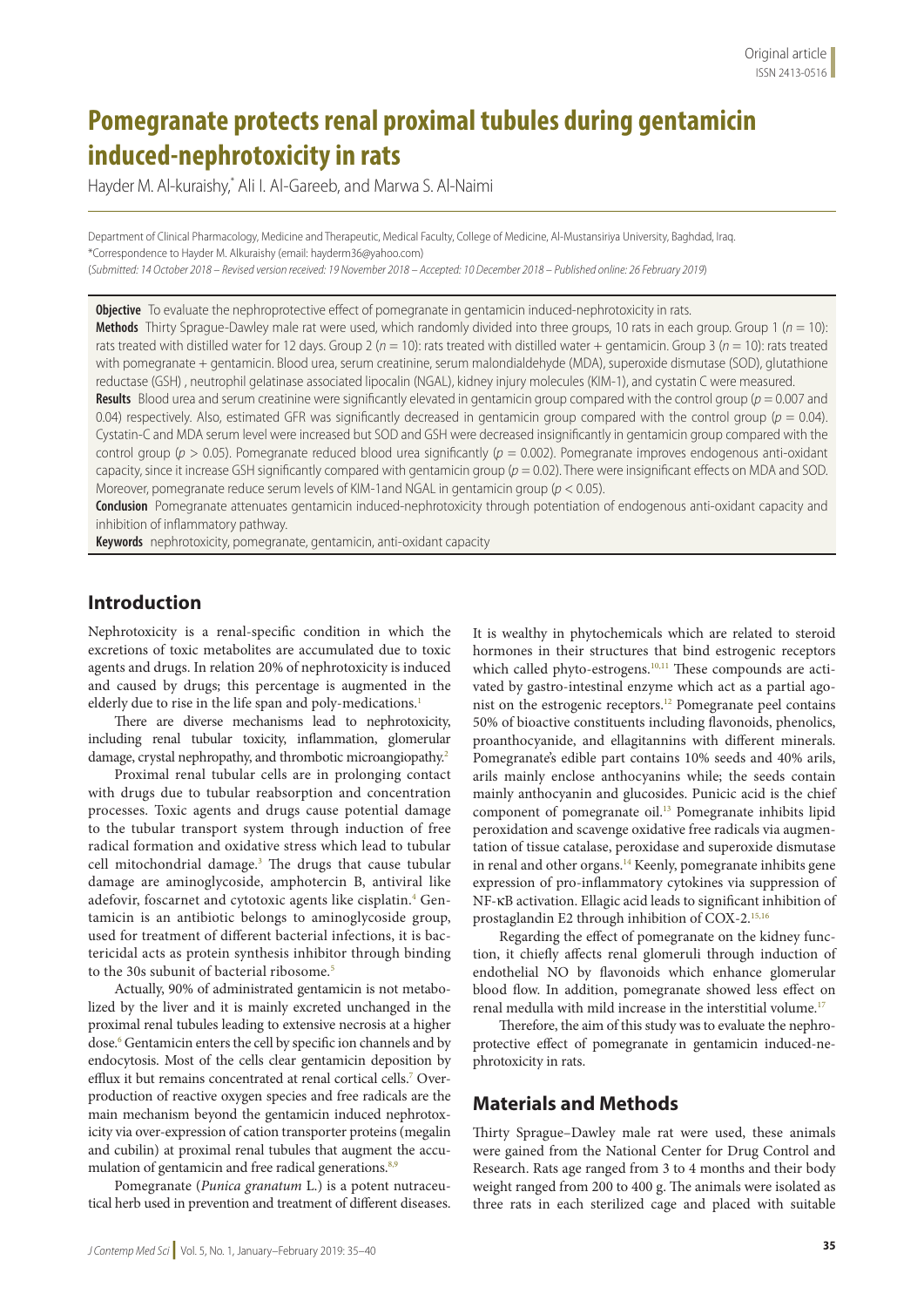temperature (22–25°C) with artificial 12/12 light cycle. They were left for 1 week for adaptation without any intervention with free access to normal chow pellets and water. Human care for animals was according to the guide to the care and use of laboratory animal. After acclimatization period, weights of rats were taken and rat with wound infection were excluded then rats were randomly divided into three groups, 10 rats in each group. The study protocol and method for induction of AKI was according to Singh et al.'s<sup>18</sup> method.

**Control group (** $n = 10$ **):** Rats treated with distilled water (5 mL/kg, p.o.) for 12 days and on days 6–12 received an intraperitoneal (i.p.) injection of normal saline (5 mL/kg) daily.

**Gentamicin group (***n* **= 10):** Rats treated with distilled water (5 mL/kg, p.o.) for 12 days and on days 6–12 received gentamicin 100 mg/kg, i.p.

**Pomegranate Group (** $n = 10$ **):** Rats treated with pomegranate (50 mg/kg, p.o.) for 12 days and on days 6–12 received gentamicin 100 mg/kg, i.p. at an interval of 1 h.

#### *Anthropometric Measurements*

Length was measured by using graduated tape from nose to the anus (naso-anal length in cm). Rat body weight was measured by using specific digital balance in grams. Body mass index equal body weight in grams over the square of length in cm, BMI = BW (g)/length (cm)2 . Estimated glomerular filtration rate (eGFR) was measured according to Schwartz formula,  $eGFR = k \times height$  (cm)/serum creatinine (mg/dL),  $k = 0.55$ <sup>19</sup>

#### *Sample Collection*

On 13th day, chloroform was used to anesthetize the rats and sharp scissors were used to exudate the rats. The blood sample was allowed to drain in sterile gel tube, and centrifuged for 10 min at 5000 rpm, so the formed supernatant layer was isolated as serum sample and kept in freezer at −20 to be assessed later.

#### *Assessment of Biochemical Variables*

Blood urea and serum creatinine were estimated by using an auto-analyzer (ILab-300-Biomerieux Diagnostic, Milano, Italy) expressed as mg/dL. Serum malondialdehyde (MDA), superoxide dismutase (SOD), glutathione reductase (GSH), neutrophil gelatinase associated lipocalin (NGAL), kidney injury molecules (KIM-1) and cystatin C were measured by ELISA kit methods according to the instruction of the kit manufacture (MyBioSource, USA).

#### *Statistical Analysis*

Statistical package for the Social Sciences Software (SPSS Inc., Chicago, IL, USA) was used for data analysis. Data of this study was presented as mean  $\pm$  SD and the variables were tested by using unpaired student *t*-test between control and treated groups. One-way ANOVA test with post-hoc test was used to investigate the significance of differences among different groups. The levels of significance was regarded when  $p < 0.05$ .

### **Results**

#### *Effects of Gentamicin on the Renal Biomarkers*

Comparison of different variables between controls and gentamicin group showed that there was statistically insignificant difference in the weight and height, of the two groups, while BMI was significantly high in gentamicin group compared with the control group ( $p = 0.001$ ). Both blood urea and serum creatinine were significantly elevated in gentamicin group compared with the control group ( $p = 0.007$  and 0.04), respectively. Also, estimated GFR was significantly decreased to 11.19 ± 5.16 mL/min/1.73 in gentamicin group compared with the control group  $(16.89 \pm 4.21 \text{ mL/min}/1.73, p = 0.04)$ . Regarding the oxidative stress and anti-oxidant biomarkers, MDA serum level was increased but SOD and GSH were decreased insignificantly in gentamicin group compared with the control group (*p* > 0.05). As well, KIM-1 and NGAL were significantly elevated in gentamicin group compared with the control group (*p* = 0.02 for NGAL and *p* < 0.01 for KIM-1) (Table 1).

Indeed, cystatin-C serum level was significantly increased during induction of nephrotoxicity by gentamicin from 0.024  $\pm$  0.0005 ng/mL in the control group to 0.0280  $\pm$  0.0016 ng/mL in the experimental group ( $p = 0.01$ ) (Fig. 1).

#### *Effects of Pomegranate on the Renal Biomarkers*

Concerning the effect of pomegranate on gentamicin inducenephrotoxicity it causes insignificant effect on the weight, height, and BMI of rats (*p* > 0.05). Pomegranate reduced blood

| Table 1. <b>Effect of gentamicin on the anthropometric variables,</b> |
|-----------------------------------------------------------------------|
| biochemical and inflammatory biomarkers in gentamicin                 |
| induced-nephrotoxicity                                                |

| <b>Variables</b>                      | Control ( $n = 10$ ) | Gentamicin ( $n = 10$ ) | p         |
|---------------------------------------|----------------------|-------------------------|-----------|
| Weight (g)                            | $768.00 + 75.01$     | $788.37 + 34.02$        | 0.24      |
| Height (cm)                           | $21.50 \pm 0.83$     | $71.99 + 0.88$          | 0.31      |
| BMI (q/cm <sup>2</sup> )              | $0.57 \pm 0.02$      | $0.59 \pm 0.04$         | $0.0001*$ |
| Blood urea<br>(mq/dL)                 | $41.83 + 7.46$       | $56.87 + 9.33$          | $0.007*$  |
| Serum creati-<br>nine (mg/dL)         | $0.70 \pm 0.14$      | $1.08 + 0.40$           | $0.04*$   |
| <b>Fstimated GFR</b><br>(mL/min/1.37) | $16.89 + 4.21$       | $11.19 + 5.16$          | $0.04*$   |
| MDA (ng/mL)                           | $789.85 + 44.18$     | $408.11 \pm 145.8$      | 0.08      |
| $SOD$ (pg/mL)                         | $48.12 + 32.92$      | $26.39 + 16.86$         | 0.13      |
| GSH (µq/mL)                           | $15.94 \pm 2.39$     | $13.89 \pm 2.94$        | 0.18      |
| $KIM-1$ (pg/mL)                       | $73.78 + 16.29$      | $354.98 + 46.38$        | $0.0001*$ |
| NGAL (pg/mL)                          | $15.78 + 3.07$       | $20.04 + 2.88$          | $0.02^*$  |

\* *p* < 0.05, unpaired *t*-test.

BMI: body mass index, GFR: glomerular filtration rate, MDA: malondialdehyde, SOD: superoxide dismutase, GSH: glutathione reductase, KIM-1: kidney injury molecule-1, NGAL: neutrophil gelatinase associated lipocalin.



Fig. 1 **Cystatin-C serum levels in gentamicin induced-nephrotox- icity (\*p < 0.05).**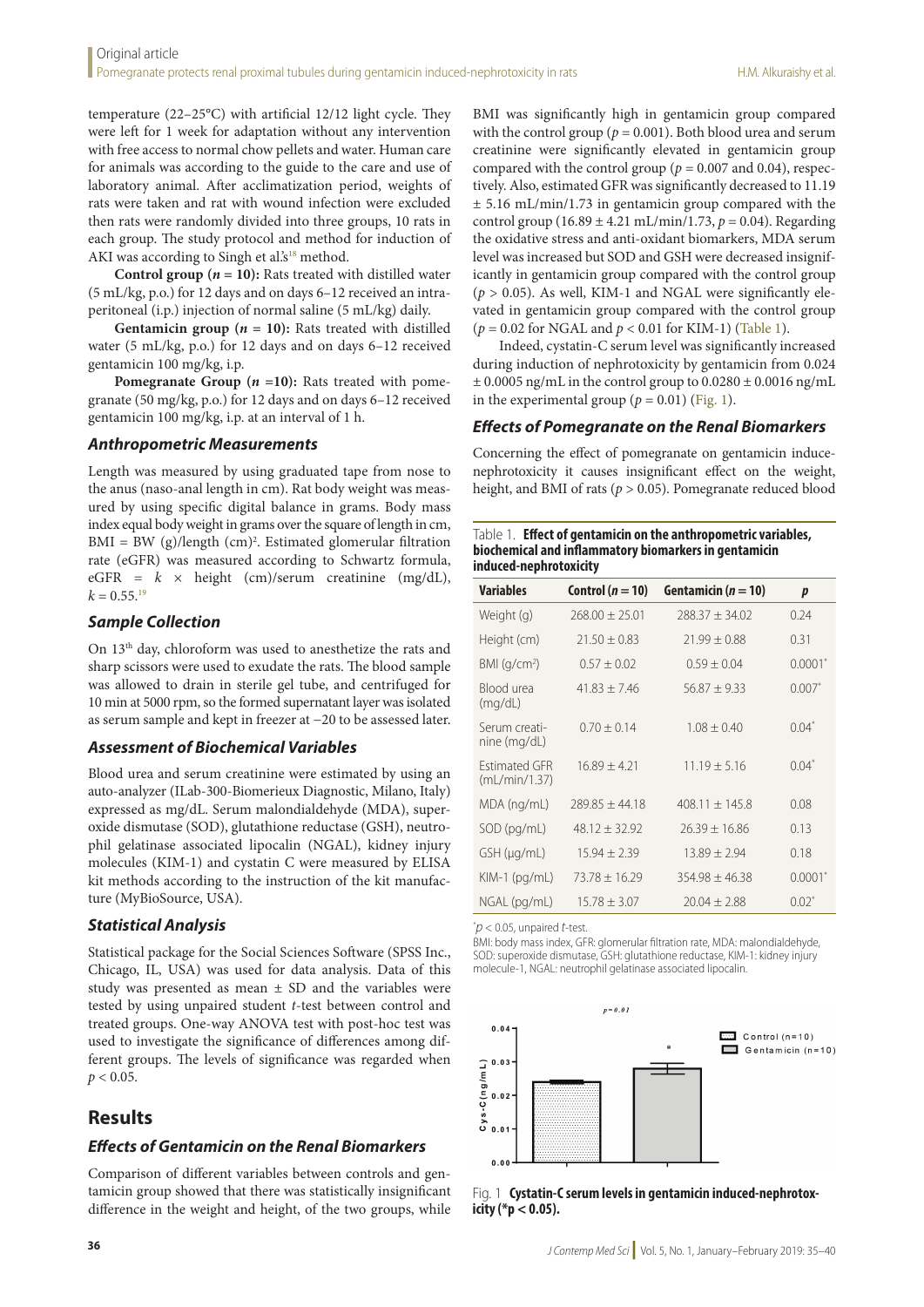urea significantly from  $56.87 \pm 9.33$  to  $40.25 \pm 8.95$  mg/dL  $(p = 0.002)$  without significant reduction of serum creatinine  $(p > 0.05)$  or improvement of estimated GFR. Pomegranate improves endogenous anti-oxidant capacity, since it increase GSH significantly up to 17.91  $\pm$  3.34 µg/mL compared with 13.89  $\pm$  2.94 µg/mL in gentamicin group ( $p = 0.02$ ). There were insignificant effects on MDA and SOD. Moreover, pomegranate attenuated renal injury significantly, since it reduces serum levels of KIM-1 from  $354.98 \pm 46.38$  pg/mL in gentamicin group to  $102.71 \pm 57.20$  pg/mL ( $p = 0.0001$ ) (Table 2).

Whereas, no significant change in cystatin-C in pomegranate group  $(0.026 \pm 0.007 \text{ ng/mL})$  compared with gentamicin group  $0.0280 \pm 0.0016$  ng/mL ( $p = 0.67$ ) (Fig. 2).

Table 2. **Effect of pomegranate on the anthropometric variables, biochemical and inflammatory biomarkers in gentamicin induced-nephrotoxicity**

| <b>Variables</b>                      | Gentamicin<br>$(n = 10)$ | <b>Pomegranate</b><br>$(n = 10)$ | p                     |
|---------------------------------------|--------------------------|----------------------------------|-----------------------|
| Weight (g)                            | $788.37 + 34.02$         | $776.50 + 79.22$                 | 0.46                  |
| Height (cm)                           | $71.99 + 0.88$           | $21.67 + 0.78$                   | 0.45                  |
| BMI (q/cm <sup>2</sup> )              | $0.59 \pm 0.04$          | $0.59 + 0.45$                    | 1.0                   |
| Blood urea (mg/dL)                    | $56.87 + 9.33$           | $40.25 + 8.95$                   | $0.002*$              |
| Serum creatinine<br>(mq/dL)           | $1.08 + 0.40$            | $0.87 \pm 0.18$                  | 0.15                  |
| <b>Fstimated GFR</b><br>(mL/min/1.73) | $11.19 + 5.16$           | $13.69 + 4.97$                   | 0.34                  |
| MDA (ng/mL)                           | $408.11 \pm 145.8$       | $371.25 + 66.81$                 | 0.52                  |
| $SOD$ (pg/mL)                         | $26.39 + 16.86$          | $32.17 + 14.90$                  | 0.47                  |
| $GSH$ ( $\mu$ g/mL)                   | $13.89 \pm 2.94$         | $17.91 + 3.34$                   | $0.02***$             |
| $KIM-1$ (pg/mL)                       | $354.98 + 46.38$         | $102.71 + 57.20$                 | $0.0001^*$            |
| NGAL (pg/mL)                          | $20.04 \pm 2.88$         | $15.29 + 1.54$                   | $0.0011$ <sup>*</sup> |

 $p$  < 0.01.

\*\**p* < 0.05, unpaired *t*-test.

BMI: body mass index, GFR: glomerular filtration rate, MDA: malondialdehyde, SOD: superoxide dismutase, GSH: glutathione reductase, KIM-1: kidney injury molecule-1, NGAL: neutrophil gelatinase associated lipocalin.



#### Fig. 2 **Pomegranate produced insignificant reduction of cystatin-C serum levels in gentamicin induced-nephrotoxicity.**

Intergroup variations illustrated significant changes in BMI, biochemical data, biomarkers of inflammatory and pro-inflammatory mediators (Table 3).

#### **Discussion**

This study illustrated that gentamicin was proficient to induce experimental nephrotoxicity in rats via significant rise of blood urea and serum creatinine with significant decline in the estimated GFR. These findings were corresponded with different recent studies.<sup>20,21</sup>

Since there were two groups of rats with minimal differences in the weight and length, control group showed low weight compared with high weight in gentamicin group which might explain high BMI in gentamicin group. Ibraheem et al.'s<sup>22</sup> study showed that co-adminstration of gentamicin with fructose for 8 weeks encourage metabolic syndrome and increasing in the body weight and BMI which to a degree explain high body weight in gentamicin group. It has been recognized by diverse studies that the production of free radicals and induction of oxidative stress are the most imperative pathway of gentamicin induced-nephrotoxicity. So, overproduction of reactive oxygen species is connected with depletion of proximal renal tubules anti-oxidant potential which afterward developed into lipid peroxidation and tubular damages.<sup>23</sup>

Table 3. **Intergroup variations in the anthropometric, biochemical and renal biomarkers in gentami- cin induced-nephrotoxicity regarding the effect of pomegranate compared with the control**

| <b>Variables</b>         | Group $(n = 10)$   | Group II $(n = 10)$ | Group III $(n = 10)$ | <b>ANOVA</b> |  |  |  |  |
|--------------------------|--------------------|---------------------|----------------------|--------------|--|--|--|--|
| Weight (g)               | $268.00 \pm 25.01$ | $288.37 \pm 34.02$  | $276.50 \pm 29.22$   | 0.74         |  |  |  |  |
| Height (cm)              | $21.50 \pm 0.83$   | $21.99 \pm 0.88$    | $21.67 \pm 0.78$     | 0.29         |  |  |  |  |
| BMI (q/cm <sup>2</sup> ) | $0.57 \pm 0.02$    | $0.59 \pm 0.04$     | $0.59 \pm 0.45$      | $0.001*$     |  |  |  |  |
| Blood urea (mg/dL)       | $41.83 \pm 7.46$   | $56.87 \pm 9.33$    | $40.25 \pm 8.95$     | $0.0001*$    |  |  |  |  |
| Serum creatinine (mg/dL) | $0.70 \pm 0.14$    | $1.08 \pm 0.40$     | $0.87 \pm 0.18$      | $0.001*$     |  |  |  |  |
| GFR (mL/min/1.73)        | $16.89 \pm 4.21$   | $11.19 \pm 5.16$    | $13.69 \pm 4.97$     | $0.04***$    |  |  |  |  |
| MDA(nq/mL)               | $289.85 \pm 44.18$ | $408.11 + 145.8$    | $371.25 + 66.81$     | $0.005*$     |  |  |  |  |
| $SOD$ (pg/mL)            | $48.12 \pm 32.92$  | $26.39 \pm 16.86$   | $32.17 \pm 14.90$    | 0.05         |  |  |  |  |
| $GSH$ ( $\mu$ g/mL)      | $15.94 \pm 2.39$   | $13.89 \pm 2.94$    | $17.91 \pm 3.34$     | $0.0001*$    |  |  |  |  |
| $KIM-1$ (pg/mL)          | $73.78 \pm 16.29$  | $354.98 \pm 46.38$  | $102.71 \pm 57.20$   | $0.0001*$    |  |  |  |  |
| $Cys-c$ (ng/mL)          | $0.024 \pm 0.0005$ | $0.028 \pm 0.0016$  | $0.026 \pm 0.0031$   | $0.0002*$    |  |  |  |  |
| NGAL (pg/mL)             | $15.78 \pm 3.07$   | $20.04 \pm 2.88$    | $15.29 \pm 1.54$     | 0.05         |  |  |  |  |

 $p$  < 0.01.

 $*p$  < 0.05, one-way ANOVA test.

BMI: body mass index, GFR: glomerular filtration rate, MDA: malondialdehyde, SOD: superoxide dismutase, GSH: glutathione reductase, KIM-1: kidney injury molecule-1, Cys-c: cystatin-C, NGAL: neutrophil gelatinase associated lipocalin.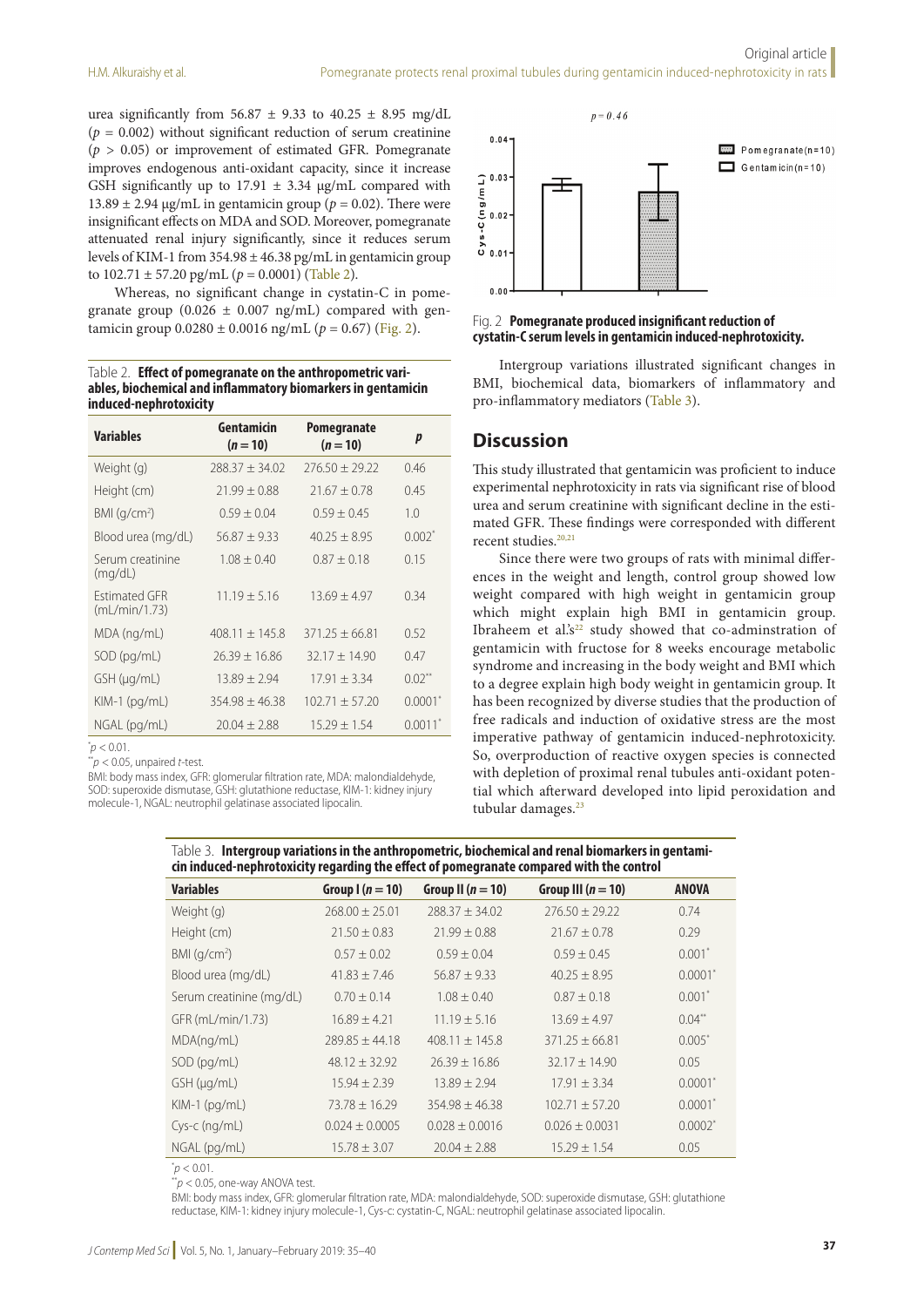Therefore, serum level of MDA is elevated while; SOD and GSH are reduced in different models of gentamicin induced-nephrotoxicity as illustrated by Hajihashemi et al. $s^{24}$ study that confirmed the protective effect of hydroalcoholic extract of *Zataria multiflora* in reduction of MDA with significant effect in rise of anti-oxidant enzyme activities. Despite these findings, gentamicin in this study elevates MDA serum levels, reduced SOD and GSH but not significantly which might due to insufficient gentamicin dose, small sample size or short duration of the experimental study.

This study also illustrated significant effect of gentamicin in rise KIM-1 and NGAL sera levels as correspond with Luo et al.'s study that showed both KIM-1 and NGAL sera level are sensitive and specific biomarkers and correlated with renal histopathological changes during gentamicin induced-nephrotoxicity within 7 days. The increment in those biomarkers is time and dose dependent due to progressive gene expression of KIM-1 and NGAL.<sup>25</sup>

Usually, renal tissues expresse a low level of KIM-1 but subsequent to the renal injury, KIM-1 gene expression is noticeably up-regulated at renal proximal convoluted tubules. Moreover, KIM-1 serum levels are more sensitive than NGAL for development of acute renal injury.26

Neutrophil gelatinase associated lipocalin is a protein expressed at renal proximal convoluted tubules which also up-regulated after renal ischemia and injury. It detects *in vitro* and *in vivo* tubular damage, since it rise within 2 h of renal ischemia thus it regarded as a reliable biomarker for detection early acute renal injury as it correlated with the severity of renal damage. Indeed, urinary NGAL can differentiate between intrinsic and prerenal causes of acute renal injury as urinary NGAL >104 μg/L indicate intrinsic cause while level <47 μg/L indicate a prerenal cause of acute renal injury. 27 But in this study urinary NGAL levels were not measured due to difficulties in the collection of rat's urine. These studies are without doubt corresponding with findings of this study.

Cystatin-C serum level was significantly increased in gentamicin group compared with the control group as supported by Kader et al.'s<sup>28</sup> study that confirmed significant elevation in cystatin-C serum level during gentamicin induced-nephrotoxicity.

Cystatin-c is a surrogate biomarker of GFR, not affected by muscle mass, age, gender and food type, it superior to serum creatinin since; it detect earlier renal injury 2 days prior to elevation of blood urea and serum creatinine . Normally, cystatin-C is filtered by glomeruli and reabsorbed by proximal convoluted tubules thus; elevation of serum cystatin-C indicate a glomerular damage while elevation of urinary cystatin-C indicating renal tubular damage. $29,30$  Therefore, gentamicin in this study led to full prone nephrotoxicity and acute renal injury through reduction of GFR and elevation of glomerular and tubular damage biomarkers in the experimental rats.

Co-administration of pomegranate with gentamicin in this study leads to significant reduction of gentamicin induced-nephrotoxicity through reduction of blood urea significantly and significant amelioration of estimated GFR as observed in Alimordan et al.'s<sup>31</sup> study that showed the nephro-protective effect of pomegranate in attenuation of gentamicin nephrotoxicity. Also, body weight and BMI changes were insignificant improved compared with the control group as demonstrated by Primarizky et al.'s $32$  study which pointed out that pomegranate is effective in preservation of normal body weight in rats during gentamicin induced-nephrotoxicity.

Regarding the effect of pomegranate on the oxidative stress, lipid peroxidation and anti-oxidant potential, pomegranate led to insignificant reduction of lipid peroxidation marker (MDA) and significant elevation of anti-oxidant marker (GSH). These findings are inconsistent with different studies that confirmed the anti-oxidant effect of pomegranate in attenuation of nephrotoxicity.<sup>33,34</sup>

Insignificant effect of pomegranate on lipid peroxidation in this study may be due to short duration of the experiment study, small sample size which may affect the statistical results or due to MDA serum level variability. Also, El-Arabey<sup>35</sup> confirmed the insignificant effect of high dose of pomegranate in prevention of cisplatin inducednephrotoxicity. Certainly, there are different studies regarding the dose dependent and the anti-oxidant potential in attenuation of drug induced-nephrotoxicity. Low dose of pomegranate illustrated a protective effect in male rats, while high dose does not showed this defending effect. As well, gender differences in the protective effect of pomegranate was observed in Nematbakhsh et al.'s<sup>36,37</sup> studies that showed male rats were more prone to the nephrotoxicity. These factors were excluded in this study, since we used male rats and fixed dose of pomegranate.

Furthermore, pomegranate significantly reduced inflammatory and renal tubular injury biomarkers (KIM-1 and NGAL) due to significant nephroprotective effect and attenuation of gentamicin induced-nephrotoxicity. Boroushaki et al.'s<sup>33</sup> experimental study showed that pre-treatment with pomegranate lead to dose-dependent nephroprotective effect. Likewise, pomegranate led to reduction of cystatin-C but not to insignificant level. Reduction of cystatin-C serum level indicates a protective effect on the glomeruli, since cystatin-C serum level is correlated with GFR. Therefore, pomegranate reduces renal tubular injury and improves glomerular function in different models of drug induced-nephrotoxicity.<sup>34</sup>

The nephroprotective effect of pomegranate is due to different constituents including gallic acid, punicallin, punicalgin, and ellagic acid which exhibit potent free radicals scavenging and anti-oxidant effects.<sup>38</sup> Moreover, gallic acid exhibits significant nephroprotective effect in attenuation of vancomycin nephrotoxicity.<sup>39</sup> But in this study active constituents of pomegranate juice were not determined as it is well evaluated in different studies. It has been shown that antioxidants ameliorate oxidative stress marker (MDA) but a higher dose of these anti-oxidants may induced oxidative stress causing augmentation of renal ischemic-reperfusion injury.40 This finding might explain insignificant effect of pomegranate on the MDA levels in this study, since we used a high dose of pomegranate (100 mg/kg).

Pomegranate therapy leads to significant weight reduction due to inhibition of digestive enzymes by tannis that lead to appetite suppression and reduction of nutrients absorption<sup>41</sup> which might clarify the reduction in rat body weight in this study.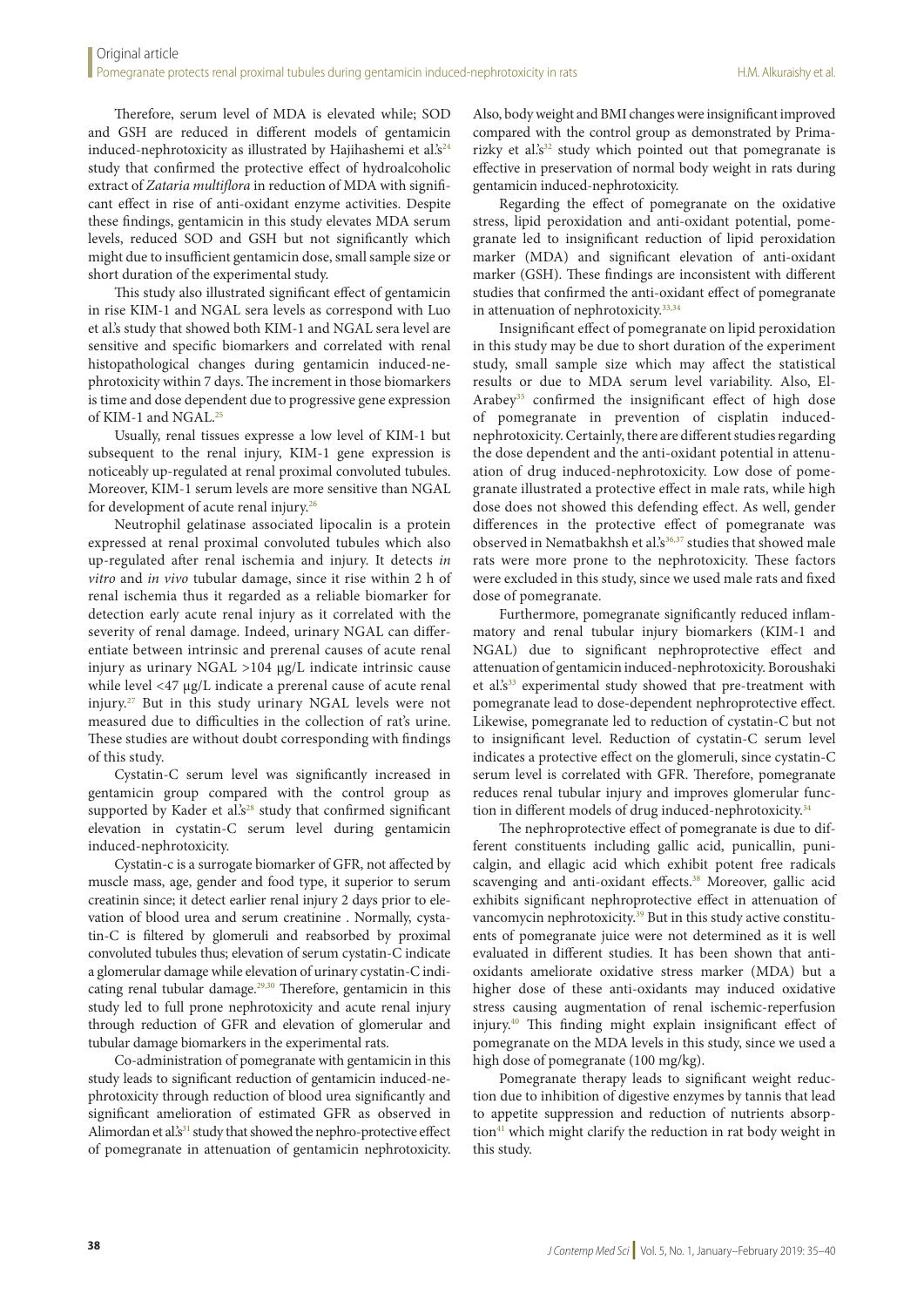## **Conclusion**

Pomegranate attenuates gentamicin induced-nephrotoxicity through potentiation of endogenous anti-oxidant capacity and inhibition of inflammatory pathway.

## **Acknowledgment**

The authors would like to thank the Research Deputy of International Campus, Al-Mustansiriyia University College of Medicine.

#### **References**

- 1. Tiong HY, Huang P, Xiong S, Li Y, Vathsala A, Zink D. Drug-induced nephrotoxicity: clinical impact and preclinical *in vitro* models. Mol Pharm. 2014;11:1933–1948.
- 2. Ennulat D, Ringenberg M, Frazier KS. Toxicologic pathology forum opinion paper: recommendations for a tiered approach to nonclinical mechanistic nephrotoxicity evaluation. Toxicol Pathol. 2018;46:636–646.
- Brocca A, Virzì GM, Pasqualin C, Pastori S, Marcante S, de Cal M, et al. Cardiorenal syndrome type 5: *in vitro* cytotoxicity effects on renal tubular cells and inflammatory profile. Anal Cell Pathol (Amst). 2015;2015:469461.
- 4. Kim SY, Moon A. Drug-induced nephrotoxicity and its biomarkers. Biomol Ther (Seoul). 2012;20:268–272.
- 5. A V, S A, Kuriakose J, Midhun SJ, Jyothis M, Latha MS. Protective effect of *Rotula aquatica* Lour against gentamicin induced oxidative stress and nephrotoxicity in Wistar rats. Biomed Pharmacother. 2018;106:1188–1194.
- 6. Moffett BS, Morris J, Galati M, Munoz FM, Arikan AA. Population pharmacokinetic analysis of gentamicin in pediatric extracorporeal membrane oxygenation. Ther Drug Monit. 2018;40:581–588.
- 7. Ge S, Beechinor RJ, Hornik CP, Standing JF, Zimmerman K, Cohen-Wolkowiez M, et al. External evaluation of a gentamicin infant population pharmacokinetic model using data from a national electronic health record database. Antimicrob Agents Chemother. 2018;62. pii: 00669-18.
- 8. Aly HAA, Hassan MH. Potential testicular toxicity of gentamicin in adult rats. Biochem Biophys Res Commun. 2018;497:362–367.
- 9. Moreira MA, Nascimento MA, Bozzo TA, Cintra A, da Silva SM, Dalboni MA, et al. Ascorbic acid reduces gentamicin-induced nephrotoxicity in rats through the control of reactive oxygen species. Clin Nutr. 2014;33:296–301.
- 10. Magee PJ, Rowland IR. Phyto-oestrogens, their mechanism of action: current evidence for a role in breast and prostate cancer. Br J Nutr. 2004;91:513–531.
- 11. Al-Kuraishy HM. Central additive effect of Ginkgo biloba and Rhodiola rosea on psychomotor vigilance task and short-term working memory accuracy. Journal of intercultural ethnopharmacology. 2016 ;5:7.
- 12. Huber R, Gminski R, Tang T, Weinert T, Schulz S, Linke-Cordes M, et al. Pomegranate (*Punica granatum*) seed oil for treating menopausal symptoms: an individually controlled cohort study. Altern Ther Health Med. 2017;23:28–34.
- 13. Akhtar S, Ismail T, Fraternale D, Sestili P. Pomegranate peel and peel extracts: chemistry and food features. Food Chem. 2015;174:417–425.
- 14. Al-Kuraishy HM, Al-Gareeb AI. Potential effects of pomegranate on lipid peroxidation and pro-inflammatory changes in daunorubicin-induced cardiotoxicity in rats. Int J Prev Med. 2016;7:85.
- 15. Rasheed Z, Akhtar N, Anbazhagan AN, Ramamurthy S, Shukla M, Haqqi TM. Polyphenol-rich pomegranate fruit extract (POMx) suppresses PMACIinduced expression of pro-inflammatory cytokines by inhibiting the activation of MAP Kinases and NF-kappaB in human KU812 cells. J Inflamm (Lond). 2009;6:1.
- 16. Kim YE, Hwang CJ, Lee HP, Kim CS, Son DJ, Ham YW, et al. Inhibitory effect of punicalagin on lipopolysaccharide-induced neuroinflammation, oxidative stress and memory impairment via inhibition of nuclear factor-kappaB. Neuropharmacology. 2017;117:21–32.
- 17. Mansouri E, Basgen J, Saremy S. The effects of pomegranate extract on normal adult rat kidney: a stereological study. Vet Res Forum. 2016;7:1–6.
- 18. Singh AP, Junemann A, Muthuraman A, Jaggi AS, Singh N, Grover K, et al. Animal models of acute renal failure. Pharmacol Rep. 2012;64:31–44.
- 19. Gacka E, Życzkowski M, Bogacki R, Paradysz A, Hyla-Klekot L. The usefulness of determining neutrophil gelatinase-associated lipocalin concentration

### **Conflict of Interest**

None.

### **Funding and Sponsorship**

None.

excreted in the urine in the evaluation of cyclosporine A nephrotoxicity in children with nephrotic syndrome. Dis Markers. 2016;2016:6872149.

- 20. Abd-Elhamid TH, Elgamal DA, Ali SS, Ali FEM, Hassanein EHM, El-Shoura EAM, et al. Reno-protective effects of ursodeoxycholic acid against gentamicin-induced nephrotoxicitythrough modulation of NF-κB, eNOS and caspase-3 expressions. Cell Tissue Res. 2018;374:367–387.
- 21. Helal MG, Zaki MMAF, Said E. Nephroprotective effect of saxagliptin against gentamicin-induced nephrotoxicity, emphasis on anti-oxidant, antiinflammatory and anti-apoptic effects. Life Sci. 2018;208:64–71.
- 22. Ibraheem ZO, Basir R, Aljobory AKh, Ibrahim OE, Alsumaidaee A, Yam MF. Impact of gentamicin coadministration along with high fructose feeding on progression of renal failure and metabolic syndrome in Sprague–Dawley rats. Biomed Res Int. 2014;2014:823879.
- 23. Al-Kuraishy HM, Al-Gareeb AI, Al-Maiahy TJ. Concept and connotation of oxidative stress in preeclampsia. Journal of laboratory physicians. 2018;10:276.
- 24. Hajihashemi S, Jafarian T, Ahmadi M, Rahbari A, Ghanbari F. Ameliorative effects of *Zataria multiflora* hydro-alcoholic extract on gentamicin induced nephrotoxicity in rats. Drug Res (Stuttg). 2018;68(7):387–394.
- 25. Luo QH, Chen ML, Sun FJ, Chen ZL, Li MY, Zeng W, et al. KIM-1 and NGAL as biomarkers of nephrotoxicity induced by gentamicin in rats. Mol Cell Biochem. 2014;397:53–60.
- 26. Szeto CC, Kwan BC, Lai KB, Lai FM, Chow KM, Wang G, et al. Urinary expression of kidney injury markers in renal transplant recipients. Clin J Am Soc Nephrol. 2010;5:2329–2337.
- 27. Makris K, Markou N, Evodia E, Dimopoulou E, Drakopoulos I, Ntetsika K, et al. Urinary neutrophil gelatinase-associated lipocalin (NGAL) as an early marker of acute kidney injury in critically ill multiple trauma patients. Clin Chem Lab Med. 2009;47:79–82.
- 28. de Geus HR, Bakker J, Lesaffre EM, le Noble JL. Neutrophil gelatinaseassociated lipocalin at ICU admission predicts for acute kidney injury in adult patients. Am J Respir Crit Care Med. 2011;183:907–914.
- 29. Kader C, Sunbul M, Das YK, Yarim M, Bedir A, Karaca E, et al. Telbivudine attenuates gentamicin-induced kidney injury in rats. Int J Antimicrob Agents. 2017;49:595–602.
- 30. Al Suleimani YM, Abdelrahman AM, Karaca T, Manoj P, Ashique M, Nemmar A, et al. The effect of the dipeptidyl peptidase-4 inhibitor sitagliptin on gentamicin nephrotoxicity in mice. Biomed Pharmacother. 2018;97:1102– 1108.
- 31. Alimoradian A, Changizi-Ashtiyani S, Ghiasabadi Farahani A, Kheder L, Rajabi R, Sharifi A. Protective effects of pomegranate juice on nephrotoxicity induced by captopril and gentamicin in rats. Iran J Kidney Dis. 2017;11:422– 429.
- 32. Primarizky H, Yuniarti WM, Lukiswanto BS. Benefits of pomegranate (*Punica granatum* Linn) fruit extracts to weight changes, total protein, and uric acid in white rats (*Rattus norvegicus*) as an animal model of acute renal failure. Vet World. 2016;9:1269–1274.
- 33. Boroushaki MT, Asadpour E, Sadeghnia HR, Dolati K. Effect of pomegranate seed oil against gentamicin-induced nephrotoxicity in rat. J Food Sci Technol. 2014;51:3510–3514.
- 34. Cekmen M, Otunctemur A, Ozbek E, Cakir SS, Dursun M, Polat EC, et al. Pomegranate extract attenuates gentamicin-induced nephrotoxicity in rats by reducing oxidative stress. Ren Fail. 2013;35:268–274.
- 35. El-Arabey AA. Negative response of phytoestrogens of pomegranate flower extract against cisplatin-induced nephrotoxicity in female rats. Int J Prev Med. 2016;7:89.